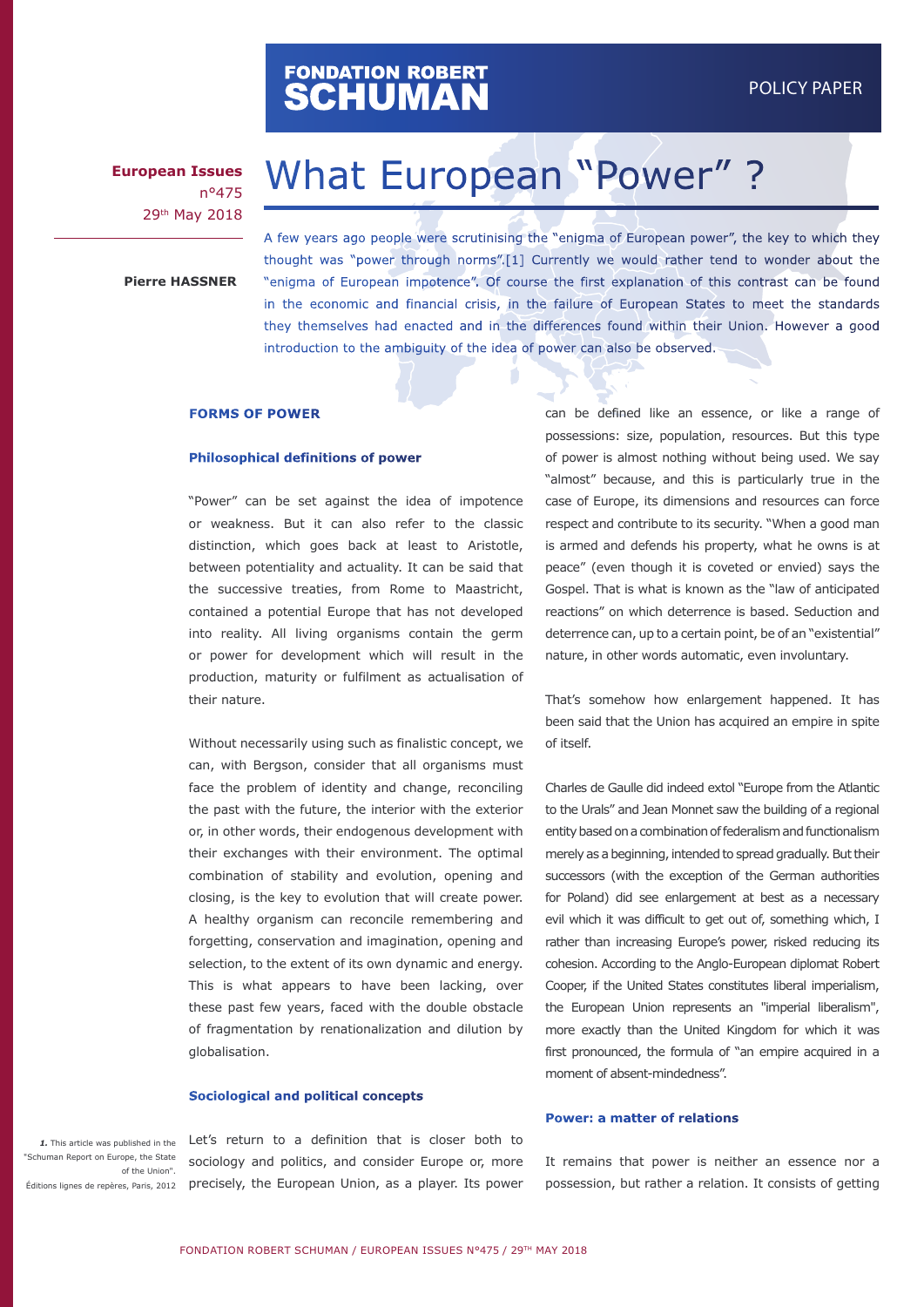the other to do something he otherwise would not do, or preventing him from doing something we do not want him to do and, moreover, preventing him from preventing us from doing something we want to do, or from forcing us to do something we do not want to do. Defensive power and offensive power combine but are not identical: any excessive accent on one can endanger the other.

Montesquieu and Rousseau both insisted on defensive power and extolled federalism or a confederation of small states, which would be as impossible to conquer as they were to do any conquering themselves. However, this makes it difficult to protect allies or, under modern conditions, to intervene against genocides or crimes against humanity.

Of course, however, military force, whether defensive or offensive, is only a particular case of power. Although force and ruse are two of the means (theorised in the opposition of lions and foxes by Machiavelli, or of the soldier and the financier by Pareto), seduction and conviction or conversion (ideological, philosophical or religious) are two others. Joseph Nye invented, popularised and used (ad nauseam, one is tempted to say) the distinction between hard power and soft power. The former includes military as well as economic pressure, used for its own ends or as a means by which to blackmail, at the service of a political objective. The latter can go from the attractive power of example, through seduction, whether aesthetic or affective, to the intellectual or rhetorical power already mentioned, of convincing, converting or leading.

All these forms of strength or power (one can, like H. Morgenthau, the theorist of "power politics", identify these two concepts or, like Aron, distinguish them by using power for domestic political life and strength for international relations) are clearly not merely one way. What counts is the result of the dialectic of two wills. But there is more: purely bilateral relations are exceptional. In a complex and interdependent world, true power consists of manipulating this interdependence or, better still, defining the rules of the game, determining or influencing the nature of the system, or the limits of legitimate problems. Power can be found in norms, as

mentioned at the beginning of this article, but with the difference that it can never impose itself alone and by itself, it depends on the respective interests and weight of the players, at the same time as on their values.

#### **EUROPE AND POWER**

It is here that Europe unquestionably benefits from a critical size which gives it, more than the states comprising it, the possibility of taking part in the definition of the rules of diplomatic-strategic negotiation or negotiations involving economic and social exchanges. This is what it does to a certain extent for international trade but not, unfortunately, for defence.

Two basic problems remain, one more general and the other more particularly acute for the European Union. These are the relations between the various dimensions of power and that of the degree of unity or cohesion enabling a collective yet pluralist player, such as the European Union, to act efficiently.

### **What relations between the various forms of power?**

The first problem could be said to be that of the rate of exchange or of loss of energy between the various forms of power. Everyday experience, particularly that of military intervention, shows that the power to destroy is different from the power to build, the power to constrain does not bring with it the power to persuade. Machiavelli wondered whether it was better to have great riches or good soldiers and he chose the latter because, with them, one could always rob the rich neighbours whereas nothing could replace military virtue. To what extent is this still the case in our technical age? Will drones never replace the power given through acceptance of sacrifice or death? Decades ago the political scientist Kenneth Waltz, who defended the stability of the bipolar world in the name of the idea that "whoever can do most can do least", received an answer from another political scientist, Karl Deutsch, who said that a man's power to knock out a man did not give him the power to teach him to play the piano. I added that the first man could always go to a piano teacher and threaten to beat him up if he did not teach the second to play the piano, but that it was a very risky, short-term method. Another

2